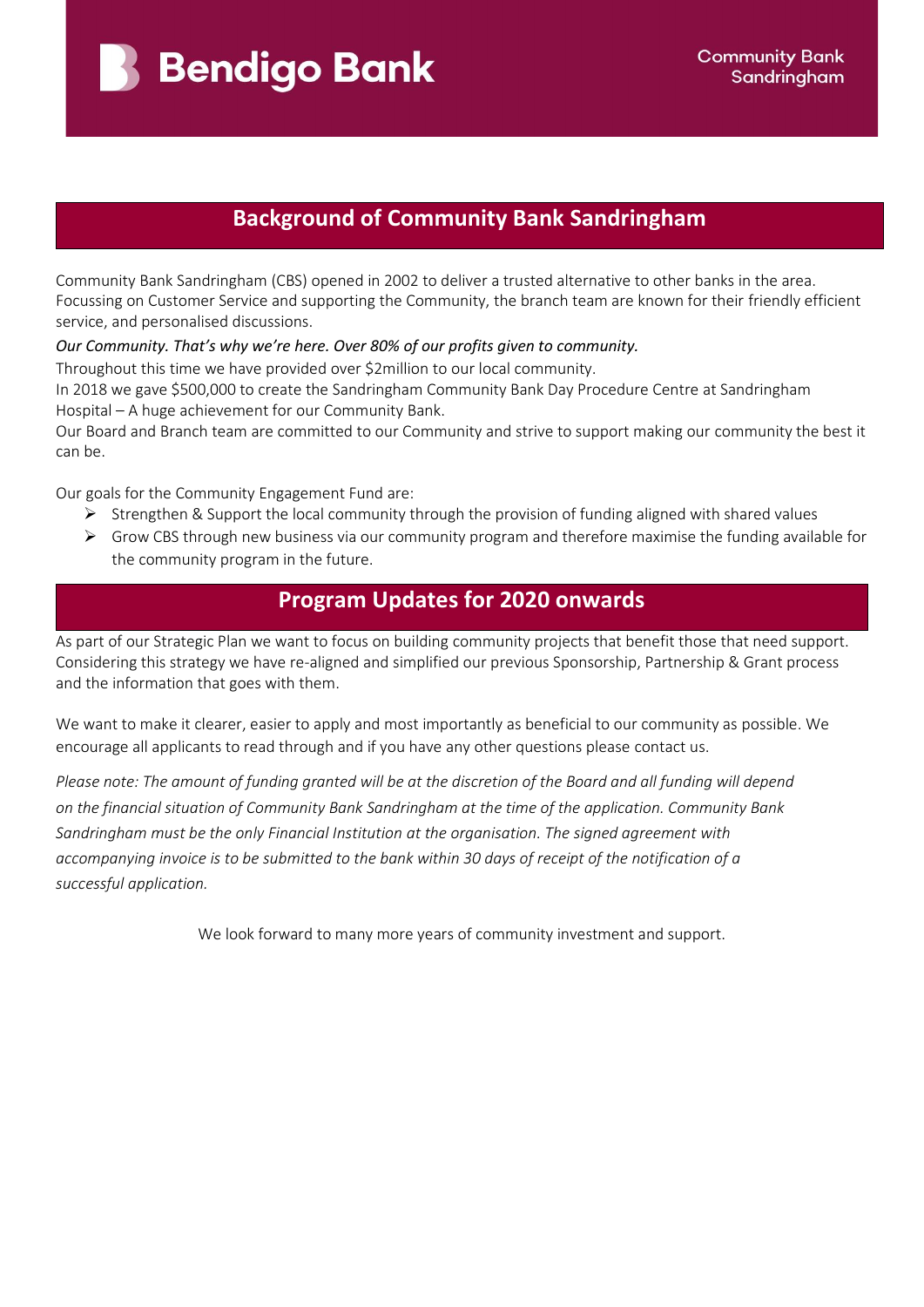## **Breakdown of Community Engagement Fund**

#### 3 prongs of support:

- 1. Sponsorship Program mainly Sporting Organisations
- 2. Community Partner Program
- *3. Grants (through Foundation)\* Please note we do not have an open grants program for 2022– please apply through 2. Community Partner Program\**

## **Sponsorship**

*Sponsorship is recognised as the purchase of tangible potential rights and benefits associated with an event, entrant, or organisation, which results in increasing brand awareness, communication of key messages and increased customer base.*

Sponsorship is not advertising, hospitality or return of favour but is intended to increase awareness of the Community Bank Sandringham and/or products and provide a financial return on investment to the Community Bank Sandringham by increasing the customer and business base.

Sponsorships must be considered as a business relationship whereby reciprocal benefits are returned to our Community Bank, the sponsored group and the community.

- There is only one level of Sponsorship amount is a maximum of \$1500 (One Day events are \$500)
- Requirements of Sponsorship Agreement: (all must be achieved)
	- Like & Follow Social Media page(s) of Community Bank Sandringham *link will be provided (Facebook)*
	- 2-4 Dedicated postings regarding CBS sponsorship and information on social media *Can be provided*
	- Emailing 2-4 (based on season timings) Quarterly Community News to members *provided*
	- Advertising slot on electronic scoreboard or similar– *message and logo provided*
	- Link to branch info on club website *link provided*
	- One special feature incl product offer sent to all members exclusively *created as an individual item for the group incl logo and imagery of members*

*If your club or group has a specific program or physical item over \$1500 that is focused on a Community Benefit please read the Community Partners Program details to see if you are eligible to apply. You can only apply for either the Sponsorship OR/ Community Partner Program.*

### **Community Partner**

For collaboration with groups or organisations to support or create programs that benefits parts of our Bayside community that require additional support

Who is it for: Clubs or groups who are giving/helping community members access areas that otherwise wouldn't be funded by members or other grants.

#### • Requirements of Community Partners Agreement:

Requirements for organisations applying for Community Partner to be filled out in Application Form.

You can use the above Sponsorship list as suggestions – see Application Form for other information.